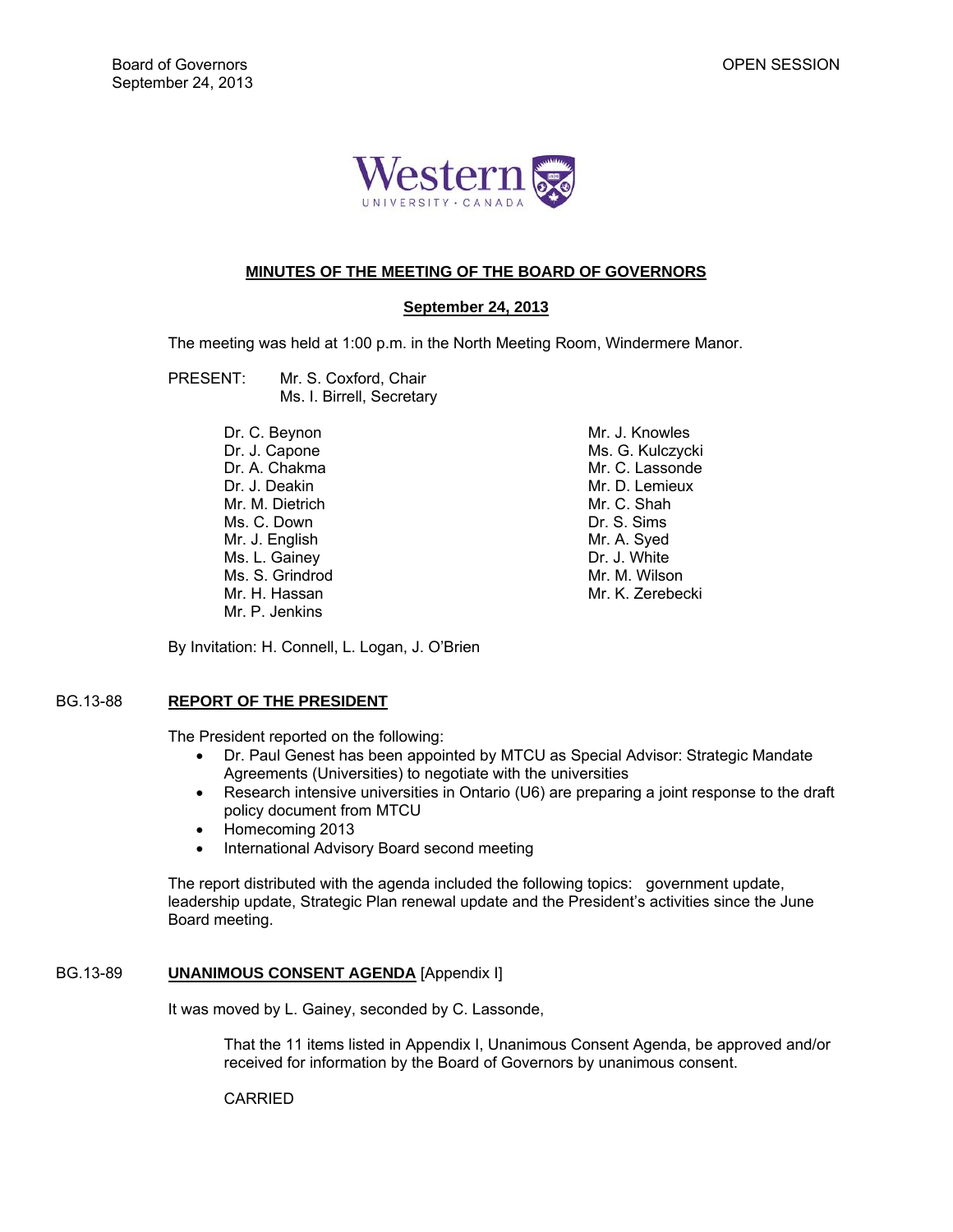Board of Governors **Community Community** Community Community Community Community Community Community Community Community Community Community Community Community Community Community Community Community Community Community C September 24, 2013 **Page 2** Page 2

## BG.13-90 **Minutes of the Previous Meeting**

The open session minutes from the meeting of June 20, 2013 were approved as circulated.

#### **REPORT OF THE SENIOR OPERATIONS COMMITTEE** [Appendix II]

#### BG.13-91 **Information Items Reported by the Senior Operations Committee**

The Report of the Senior Operations Committee, detailed in Appendix II, contained the following items that were received for information by unanimous consent:

- University Discipline Appeals Committee Membership Changes
- Board Election Schedule for 2014

#### **REPORT OF THE AUDIT COMMITTEE** [Appendix III]

#### BG.13-92 **Audited Financial Statements – The University of Western Ontario**

It was moved by J. Knowles, seconded by K. Zerebecki,

 That the Board of Governors approve the draft audited combined financial statements for the University for the fiscal year ended April 30, 2013 (see Appendix III, Annex 1, Tab 1).

Ms. Kulczycki provided a brief overview of the Audited Financial Statements:

- the portfolio earned over 12 percent
- changes have been made in the rules to allow recognition of unamortized costs of future benefits liabilities as well as recognizing market value of assets
- the Capital plan is on track

Responding to a member's question regarding Western's financial state, Ms. Kulczycki said that the administration takes a conservative approach given that a significant portion of Western's revenue is generated from government grants and tuition fees. It is acknowledged that Western could perform better in terms of research revenue. Dr. Chakma noted that the financial statements provide a fiscal picture at a particular point in time – at this particular point in time the fiscal situation is very strong and flexible which in turn provides room to adapt if necessary. Mr. Zerebecki noted that two issues, a decrease in government revenue and an increase in the cost of future employee benefits, should be monitored going forward.

#### BG.13-93 **Financial Statements: Related Companies**

The Board received for information the financial statements for the related companies and other organizations of The University of Western Ontario for the fiscal year ended April 30, 2013, detailed in Appendix III, **Annex 1**.

#### BG.13-94 **Information Items Reported by the Audit Committee**

The Report of the Audit Committee, detailed in Appendix III, contained the following items that were received for information by unanimous consent:

- Health, Safety and Wellness Annual Report 2012-13
- Harassment and Discrimination Matters Annual Report 2012-13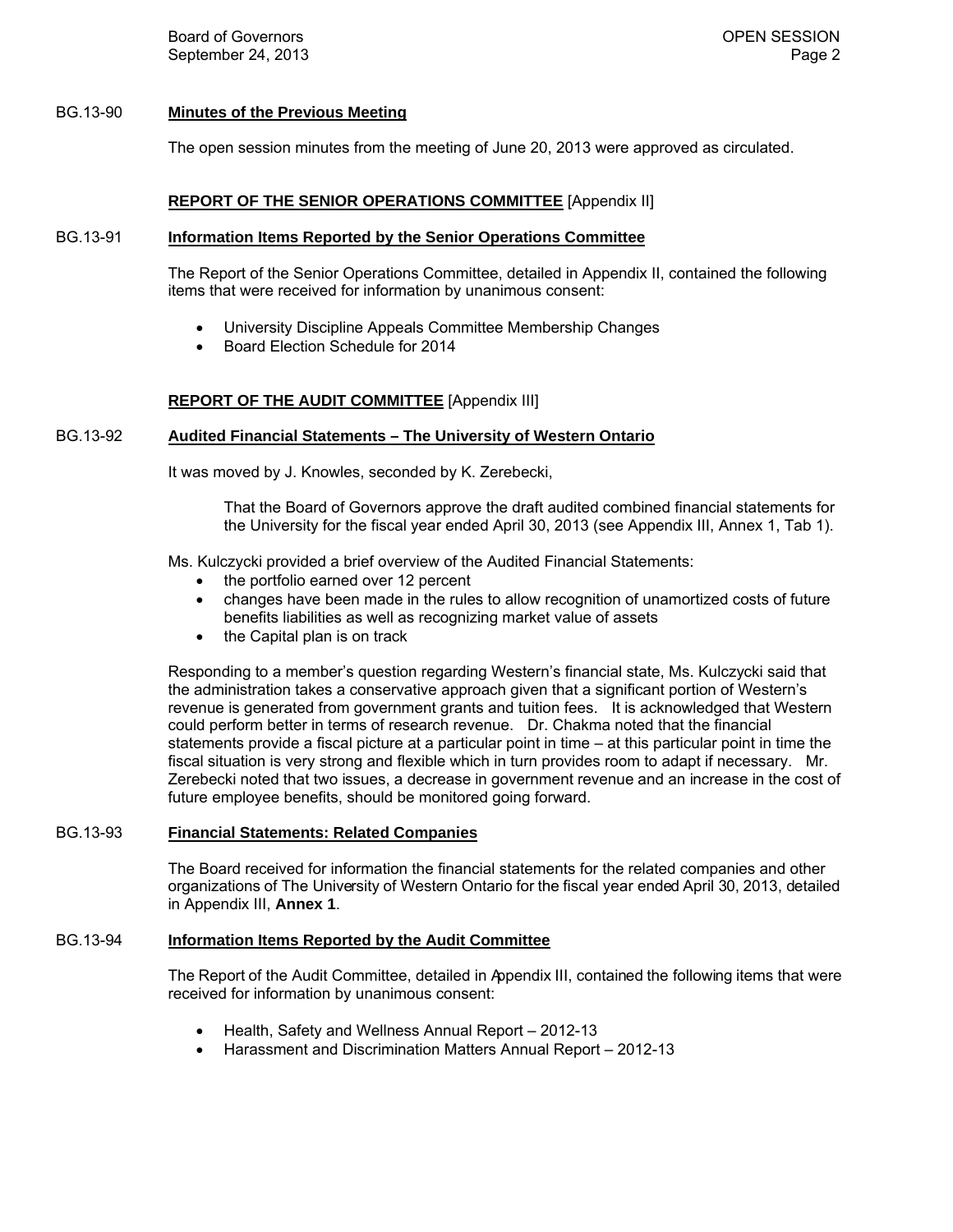## **REPORT OF THE FUND RAISING AND DONOR RELATIONS COMMITTEE** [Appendix IV]

#### BG.13-95 **Information Item Reported by the Fund Raising and Donor Relations Committee**

The Report of the Fund Raising and Donor Relations Committee contained the following item that was received for information by unanimous consent:

• Quarterly Report on Fundraising

## **REPORT OF THE MCINTOSH GALLERY COMMITTEE** [Appendix V]

## BG.13-96 **Annual Report of the McIntosh Gallery Committee – 2012-13**

The annual report of the McIntosh Gallery Committee for 2012-13, detailed in Exhibit V, was received for information by unanimous consent.

# **ITEMS REFERRED BY SENATE** [Appendix VI]

## BG.13-97 **Affiliation Agreement with Brescia, Huron and King's University Colleges**

It was moved by A. Chakma, seconded by J. White,

That the Board of Governors approve the Affiliation Agreement between The University of Western Ontario and Brescia, Huron and King's University Colleges, contained in Appendix VI, Annex 1, with the effective date of June 10, 2013.

CARRIED

## BG.13-98 **Revision to MAPP 7.0 – Policy on Academic Integrity in Research Activities**

It was moved by J. Knowles, seconded by L. Gainey,

That the Board of Governors approve the revised MAPP 7.0 – Policy on Academic Integrity in Research Activities detailed in Appendix VI, Annex 2.

## CARRIED

Members were reminded that a new version of MAPP 7.0 – Policy on Academic Integrity in Research Activities was distributed following the September 20 Senate meeting as all reference to teaching was removed from the policy.

# BG.13-99 **Information Items Referred by Senate**

Appendix VI, Items Referred by Senate, contained the following items that were received for information by unanimous consent:

- Report of the Honorary Degrees Committee
- Daryl T. Bean Professorship in Law and Women's Studies Extension
- Institutional Quality Assurance Process (IQAP) Year-end Reports for 2011-12 and 2012-13
- Announcements